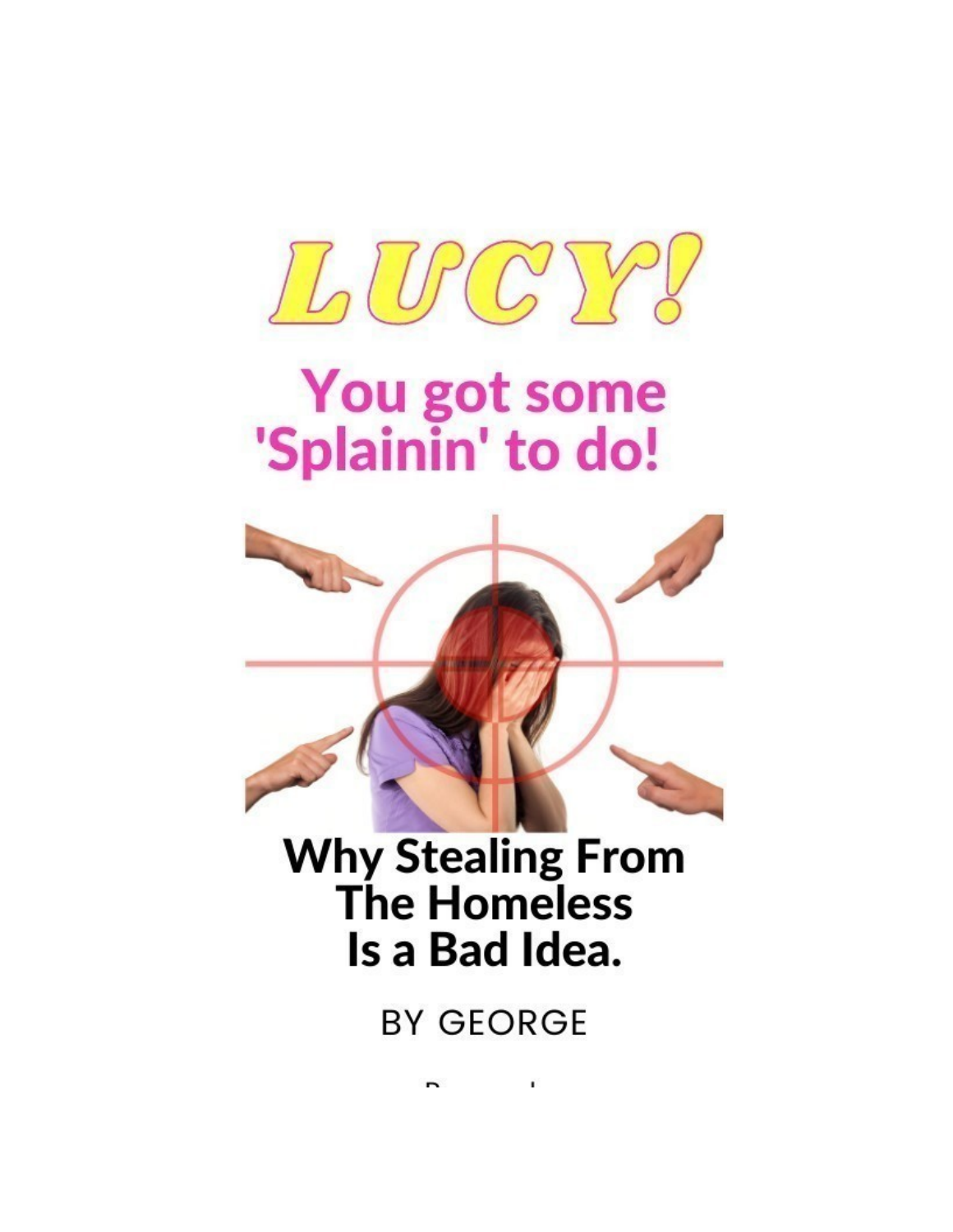I love Lucy.

What's not to love about the four foot nothing Filipina with a gregarious laugh, darting about the kitchen with an energy that would make the Everyready battery bunny rabbit appear lazy.

Lucy worked her ass off. She had to. For her boss, the head cook at our homeless shelter, was probably as lazy as they come, Perhaps it was his Caribbean heritage that lent to the obvious malaise. Lucy picked up the slack and happily carried the mail for him. Lucy loved her job.

With a polite shy giggle, Lucy blushingly denied while accepting endless wellmeaning accolades attesting to her physical and spiritual beauty from most if not all, of the more than seventy odd, entirely male residence.



The glint of mischievous and fond reflection that lit up the sparkling dark eyes served well to reveal and suspend the chuckle of memories evoked by the more than respectful teasing.

Being new to homelessness and the 'Shelter-Game', I recognized very early that it would not hurt to go out of ones way to be nice to the person that controls your food. Immediately I discovered that obvious seemingly inexplicable, unethical and indeed unlawful practices of prejudice and preference were being committed with astonishing frequency.

I thank the Lord and my Mother for the wisdom and knowledge of when to;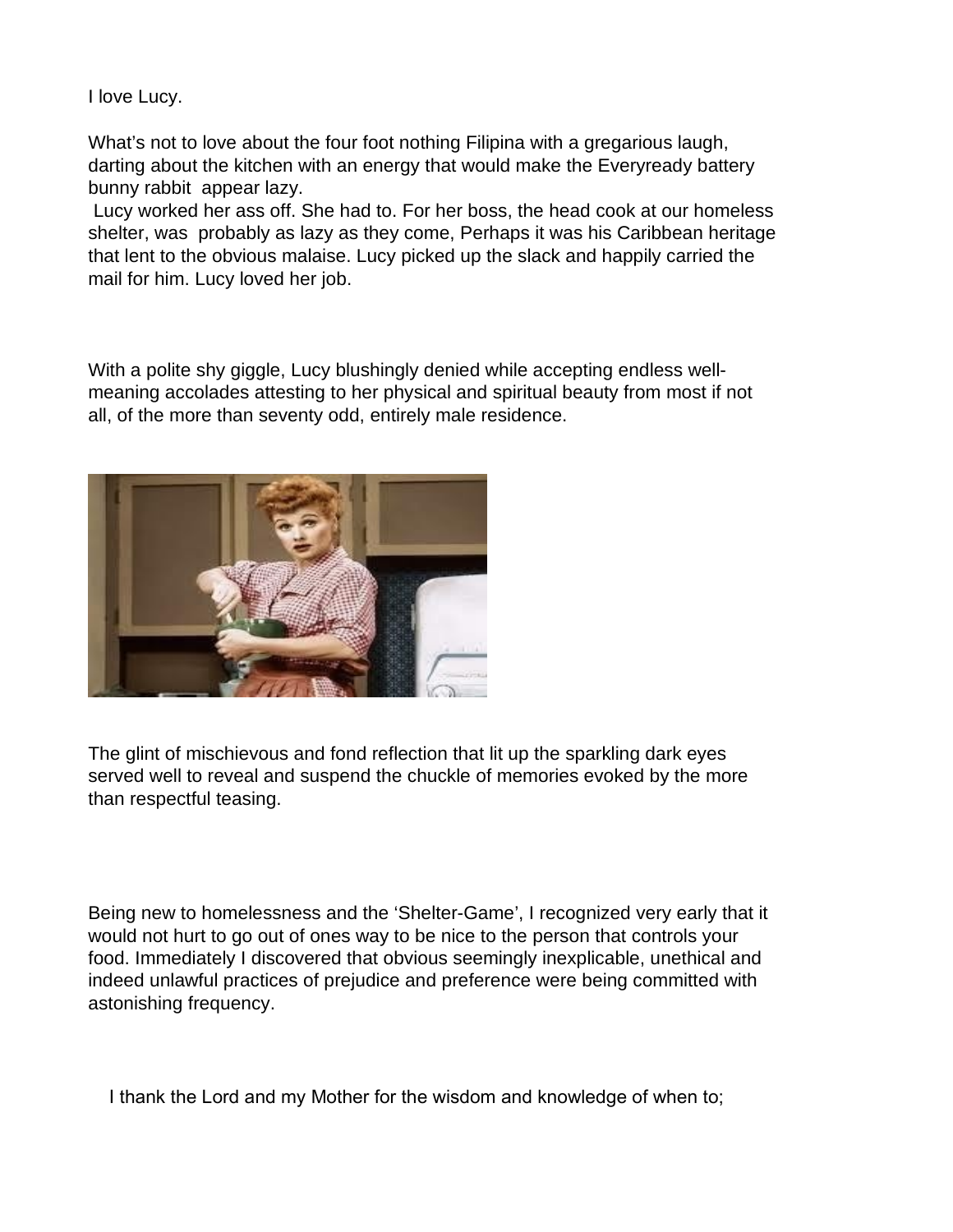## Shut The Fuck Up



 One of the things that I discovered about myself was that I will probably do just about anything to survive. I basically have two rules. Never beg. Never steal. I'll not burden this tale with details of how I have managed to adhere perfectly to only one of the aforementioned. Suffice that I have never begged and pray that I will never feel that I have to steal again.

 My Dad was Navy; Royal Canadian 1950's/ '60's and '70's Navy, through and through.

 They had a lot of rules. My Dad had a lot of those rules for his wife and five kids; (hereinafter forever labelled 'Navy Brats') and even added a slew of his own. Paramount to me and my four female siblings emerging existence were two very simple rules that were absolutes.

 The first was, 'We do not lie.' The second yet tantamount observance being; 'We do not steal.' Failure to adhere to these simple tenants resulted in the gravest of consequences as he may deem necessary to instantly remind the spirit of a gregarious unruly lad that it would be in his absolute best interest to keep an even keel whilst navigating the rolling seas of 1960's son of a RCN sailor boyhood. The bar of expectation was set incredibly high. 'A tight ship is a happy ship.' He'd say. I'd say 'A tight ship is … just a tight ship.'

It was the best of times; It was the worst of times. Recanting more would be a digression from the current focus.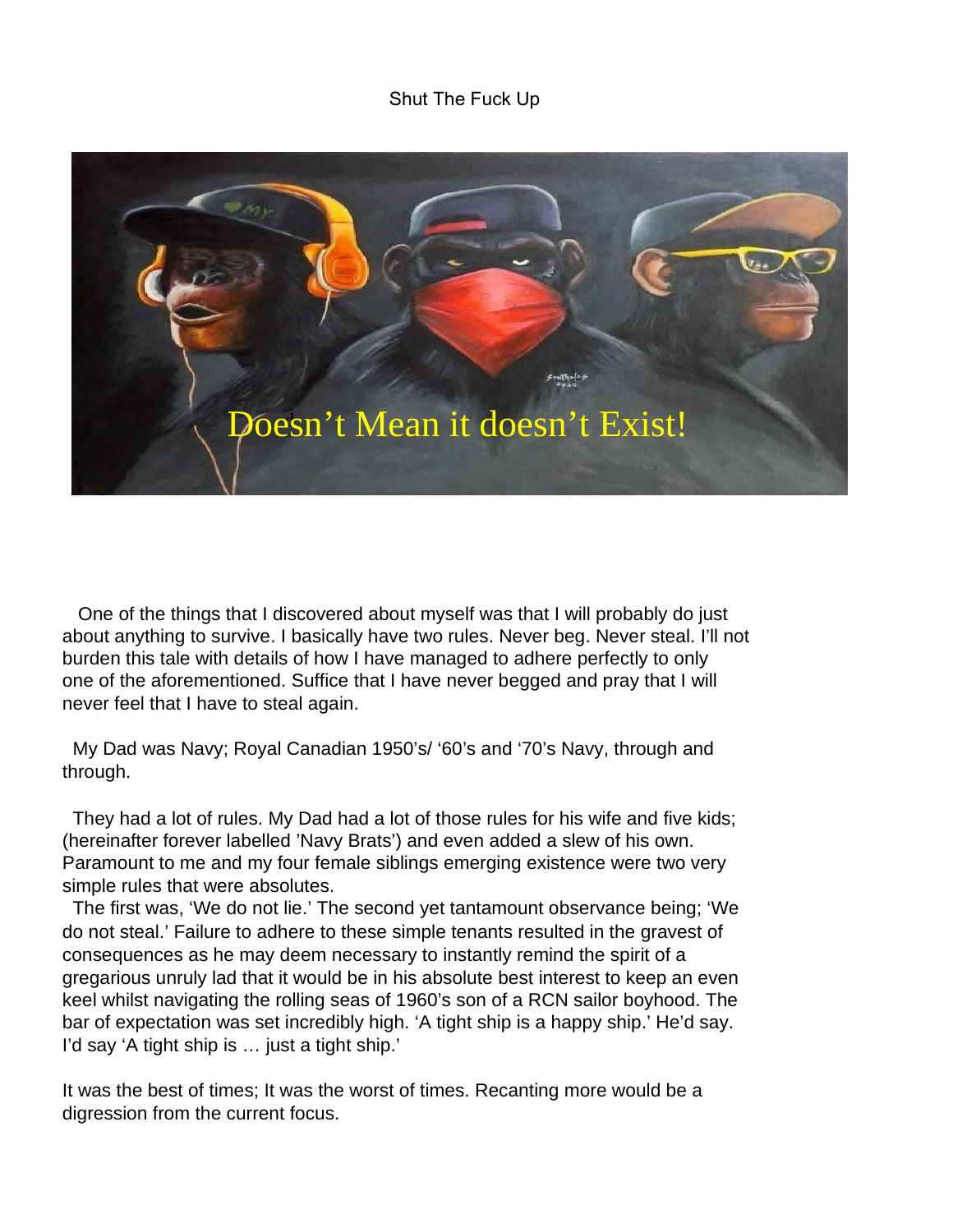Everybody Loves Lucy.

When Lucy arrives each morning bubbling with enthusiasm the energy level in the building seems to swell like a Fundy Tide. Through the gate-keepers, into the morning TV commons room on into the main dinner hall and kitchen area, where cresting in a buoyant cascade of salutations to all and any she would encounter. Lucy loved her job. Especially on Saturdays.

To day is Saturday. Of varying significance to most of us in the shelter. To some comes the palpable relief of not having the administrators on site. Even the gate-keepers were more inclined to joviality.

To Lucy it meant that she gets to work without her boss. On Saturdays, she's the man. Queen of her kitchen.

To the majority of us it is all that. It is also Hockey Night in Canada. Anywhere in Toronto you were expected to be a Leafs fan. Sacrilegious otherwise. Show up at the room wearing a Red Wings sweater or a Gretzky Los Angeles and it could very well be on before the end of the third period. Largely dependant on how the team in blue and white are doing. The springtime can be very treacherous. It has been been a little while.



I was alive when this last happened. Most that were are no longer. I guess that says two things. If you can name everybody in that picture, congratulations, you are probably older than me.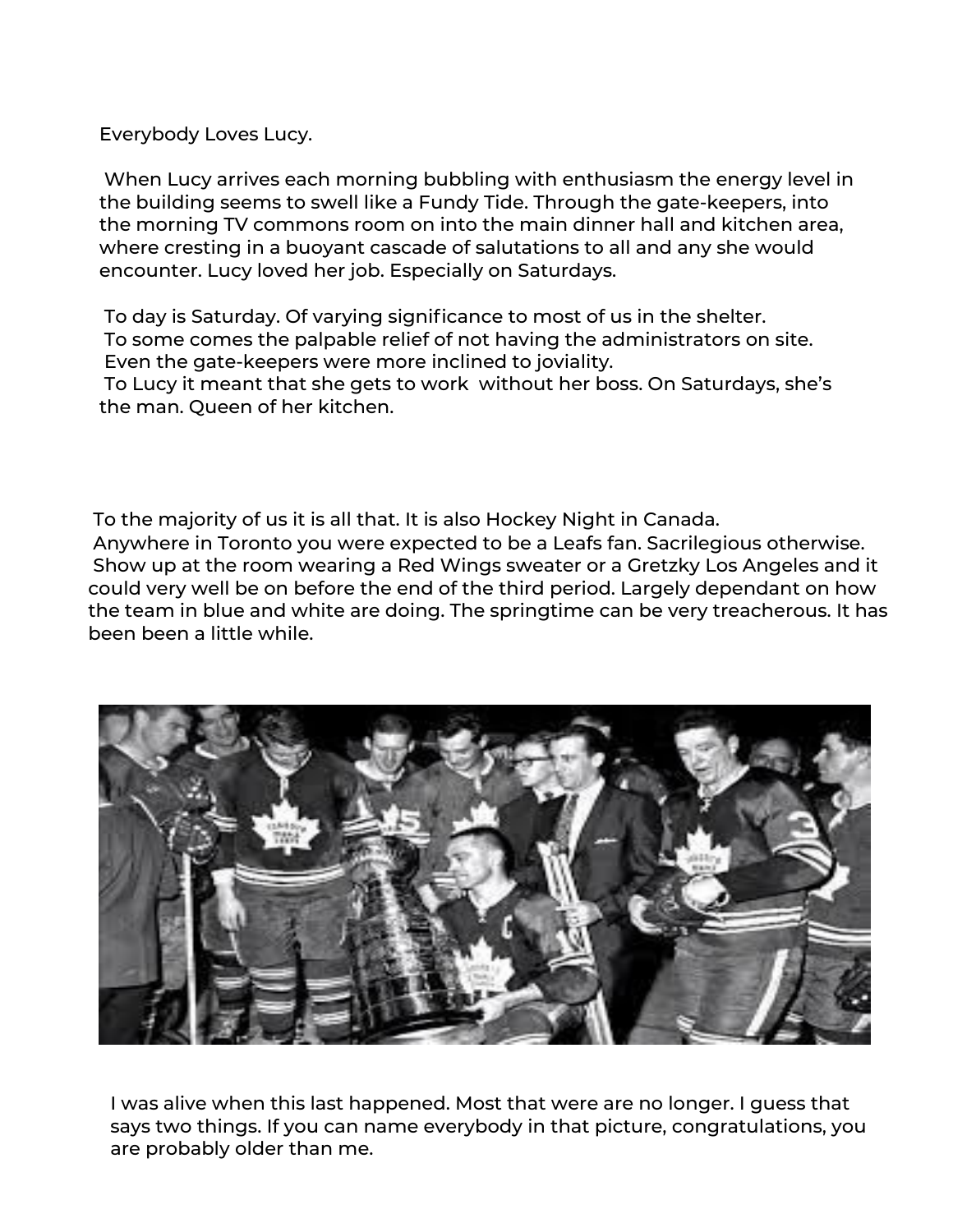Hockey night is kinda a big deal at the shelter.

Chef Albert will allot a considerable amount of food-stuffs to further the enhancement of the enjoyment of the game.

Fully half or the residents will make their way to the dining hall's TV. The center tables with the best view of the screen will be occupied with ardent Leaf fans. Several garbed in jerseys and regalia of blue and white. Others, less fervent will mill about, coming and going throughout the game. Almost all will be nearby when the staff bring out snacks that are above and beyond the usual fare provided on non-hockey or other events. A couple of fellows, those generous and with a few bucks to spare will produce potato chips and peanuts. On rare occasions someone will order a few large pizzas. The usual week-day evening snack was almost always comprised of nothing more than simple baked goods. On hockey night, viewers are treated with platters heaping with cold cuts, cheese, pickles and pepperoni sticks nestled atop a bed of lettuce collared by a ring of cherry tomatoes all garnished with sprigs of parsley prepared by Lucy and her assistant's loving hands.

There has been considerable murmuring and quiet discussion of late on the gradual and noticeable decrease the amount of choice deli goods atop the platters. It has always been the case that sometimes there's a little more of this and a little less of that. But always there was an ample amount of the good stuff.

It's nearing six o'clock and puck drop will be shortly after seven. Several hockey guys are about to ensure that the dishes and meal cleanup are well in hand and there will be no question that the chores will be completed in time for face-off. Lucy and her assistant having finished their tasks and having locked up the knives, are about to take their leave. As she bids her adieus, grinning broadly, Lucy dons her outerwear and gathers up several cloth shopping bags, each bulging and obviously heavy. Now, a couple of the fellows had made mention that those cloth bags arrive in the morning folded and tucked under Lucy's arm and they now begin to wonder why she leaves with them so heavy that she is more than gently struggling under the burden.